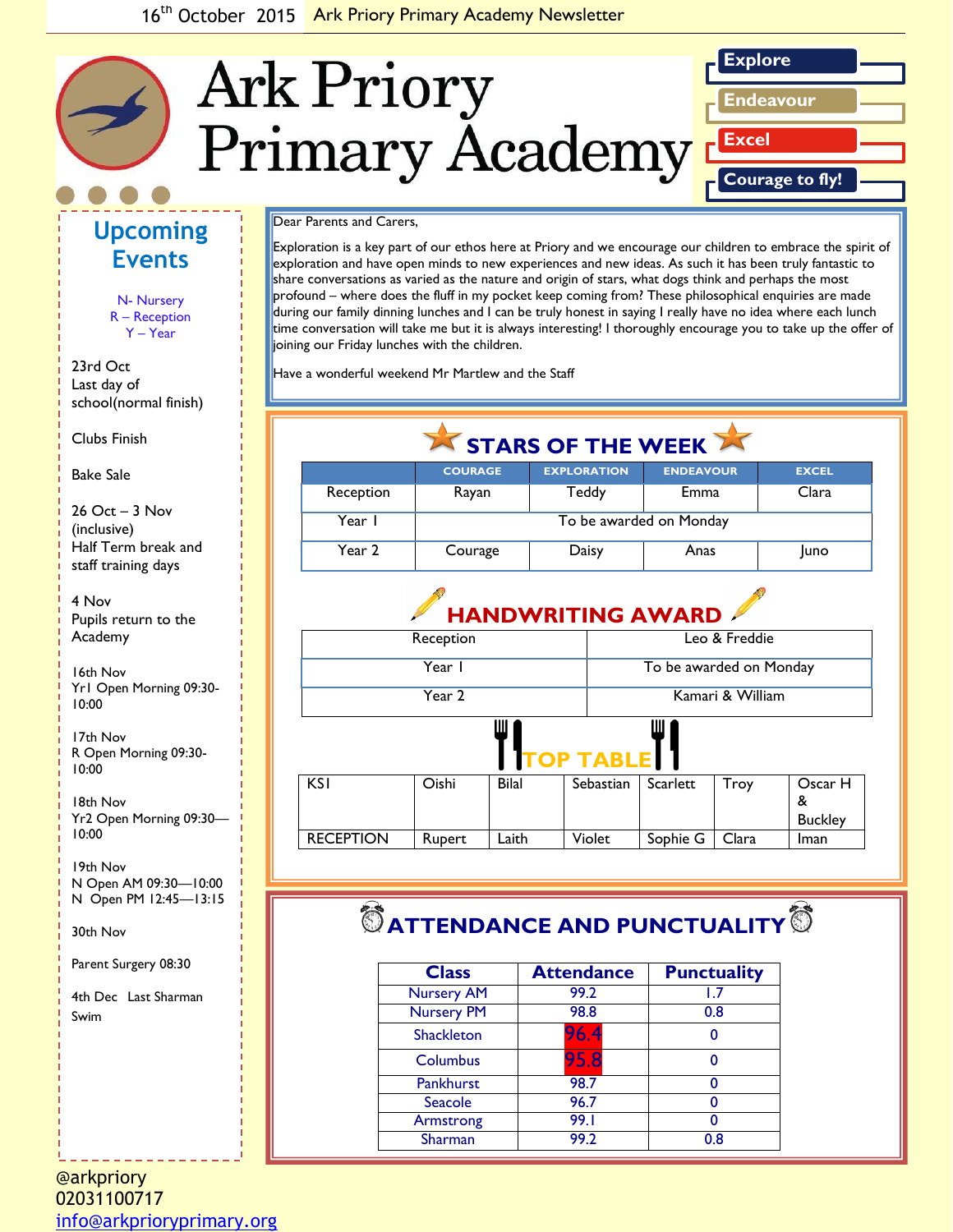## TOPICS NEXT WEEK...

| Year Group       | Mathematical Concept                                       | Book/English Concept                    |
|------------------|------------------------------------------------------------|-----------------------------------------|
| <b>Nursery</b>   | 3d Shapes                                                  | Three Little Pigs                       |
| <b>Reception</b> | <b>Exploring numbers</b>                                   | Cinderella                              |
| Year I           | Mental arithmetic - fluency in addition and<br>subtraction | Victorian information texts             |
| Year 2           | Mental arithmetic - fluency in addition and<br>subtraction | Creative writing - fictional characters |

#### **Notices**

**Flu Vaccination – YEARS 1 & 2:** A letter will shortly be issued requesting consent from the Central and Northwest London NHS foundation for your child to undergo the flu nasal spray vaccination. If required Reception parents are asked to contact their GP directly if they wish to organize their own vaccination.

**Primary Times:** In book bags there will be a copy of the "Primary Times" outlining some suggested articles and activities for your children.

**Club Deadline**: Club letter responses are due Monday before 9am

**Table Tennis Club:** Our outside provider |&C Academies is currently providing an EXCELLENT table tennis club on Monday nights4-5 we would strongly advise children to give this great activity a go!

**Violin in Year 1**: Children who have been selected for the violin program will receive a letter today – if you have not received a letter there will be additional opportunities to join the program the same time next year. If successful there is a meeting with the violin teacher on Monday at 16:00 for all the violin parents.

**Parent Consultation Sheets:** These are available from the back of the hall for parents to sign up ready for the week commencing 9<sup>th</sup> November IN PARTICULAR COULD SEACOLE PARENTS RECHECK TIMES/DATES AS THE ORIGINAL SHEET WAS REMOVED.

**Parking and Road Safety:** Can all parents please be vigilant when driving to and from the academy. We have had a number of complaints from residents regarding the parking and general road safety around the academy at drop off and pick up

### **Apologies: Many thanks to the patience of the year one parents following the traffic difficulties that the V&A museum trip encountered – huge thanks from all staff.**

**SATs workshop** - for parents unable to make the previous meeting the next will be  $19<sup>th</sup>$  November 5.30 – 6.30 please note no childcare will be available.

Open day times -

### **ACADEMY REOPENS AFTER HALF TERM ON THE 4 th NOVEMBER**